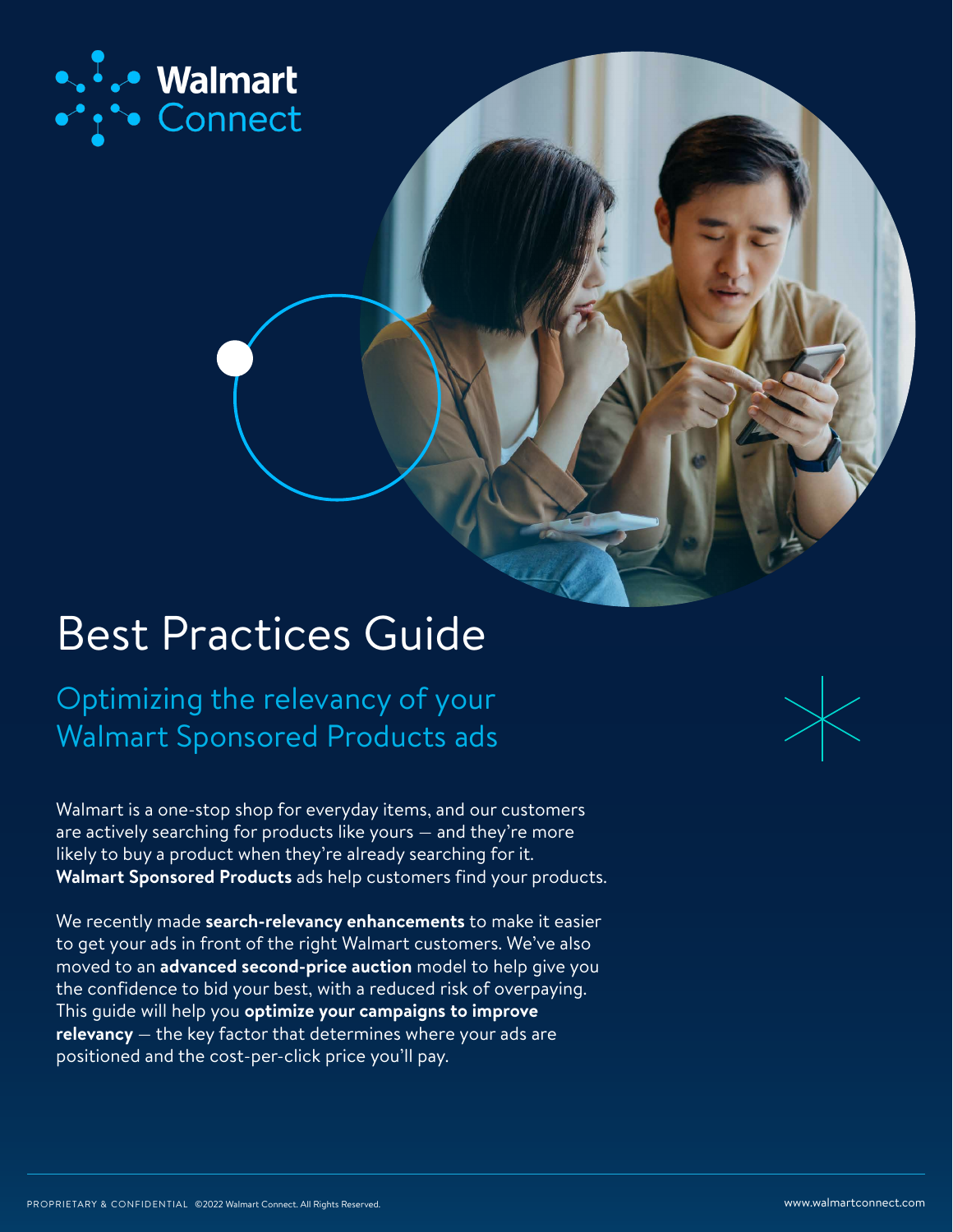

# **How Walmart determines ad relevancy**

When a customer searches Walmart's site or app, the platform runs a real-time auction to determine which ads will appear along with the search results, and in what placements.

The platform considers factors including how closely the advertised product matches the **customer's intent**, the ad's **contextual relevancy**, the quality of **item page content** and the product's **historical performance** at Walmart.



As of April, an item can now populate as an **organic listing** within search results while also showing as a **Sponsored Products listing**. This repetition of your brand within search results can increase your share of voice.

This potential improved visibility can not only boost your products' performance in the short term, but can also **generate the clicks and other activity** necessary to improve your products' historical performance at Walmart.



Plus, as a **window into your brand**, your Sponsored Products ad may lead customers to consider more products in your portfolio and potentially generate organic sales.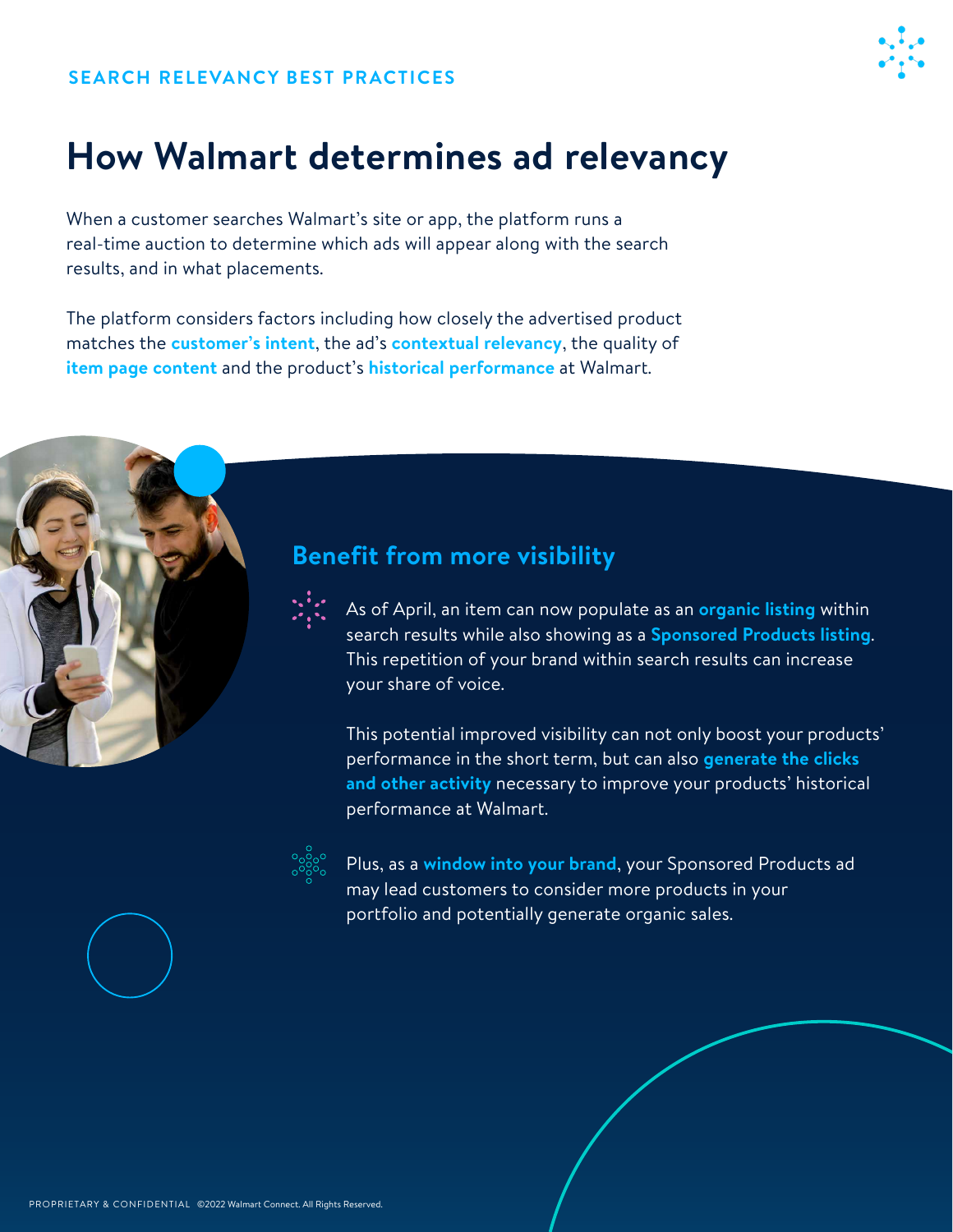### **SEARCH RELEVANCY BEST PRACTICES**

# **Item page content optimizations**

When a customer performs a keyword search, Walmart's algorithm **scans item pages** for these keywords, then **ranks the products** it finds based on their relevancy and eligibility to compete for Sponsored Products placement through advanced second-price auction.

## **Make your products discoverable**

**Relevant, complete item pages** assist the algorithm in finding your products, helping improve visibility and sales.

- Regularly optimize product **titles**,
- **descriptions**, **images** and **key features**.



Ensure that the **taxonomy** is accurate.

| Weave important and relevant keywords |
|---------------------------------------|
| into the product's description.       |

### **@** PRO TIP

Use the **Keyword** and **Item Keyword** Reports from your **Sponsored Products Performance Dashboard** to identify keywords that drive clicks and conversions. Include these keywords throughout your item pages.

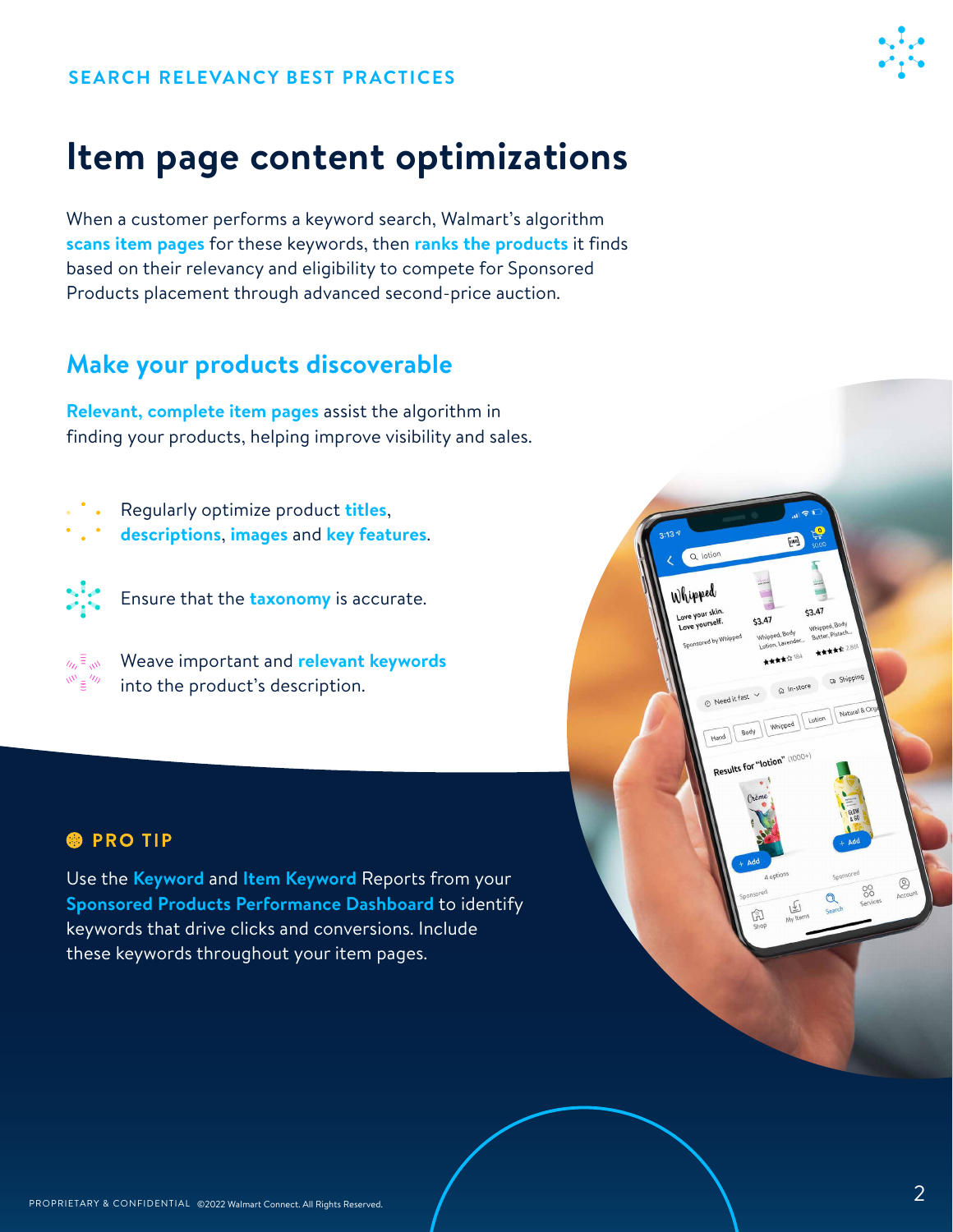# **Customer intent**

To run an effective Sponsored Products campaign, it's important to gather actionable data about **how Walmart customers interact with your products**. You'll excel if you know which ad **placements** give your products the most visibility to your customer and which **keywords** drive the strongest conversions.

## **Use the Sponsored Products Performance Dashboard to optimize...**

**Placements** • Use the **Placement** Report to identify which placements drive more visibility, and a **bid multiplier** to increase the likelihood of your ads serving in these placements.

### **Keywords**

- Use the **Item Keyword** Report to harvest effective keywords from your Automatic campaigns for use in Manual campaigns.
- $\bullet$ Use **Keyword Analytics** to monitor high, medium and low traffic volume against keywords related to your products.
- Use **Suggested Keywords** to add new, frequently searched  $\bullet$ keywords to Manual campaigns (and to effortlessly set their cost-per-click bid prices).
- Use **Suggested bid** to set a competitive bid price that increases the chance of your ad serving in a top in-grid placement.
- Use the **Keyword Performance** Report to identify what customers are  $\bullet$ searching for and which keywords are driving conversions and visibility for your items. Based on the performance of the keyword, you may need to increase the targeting for the keyword or narrow the audience.
- **Manual campaigns** are positioned to be more scalable than ever. Group similar products with similar keywords to help propel relevancy recognition for the algorithm.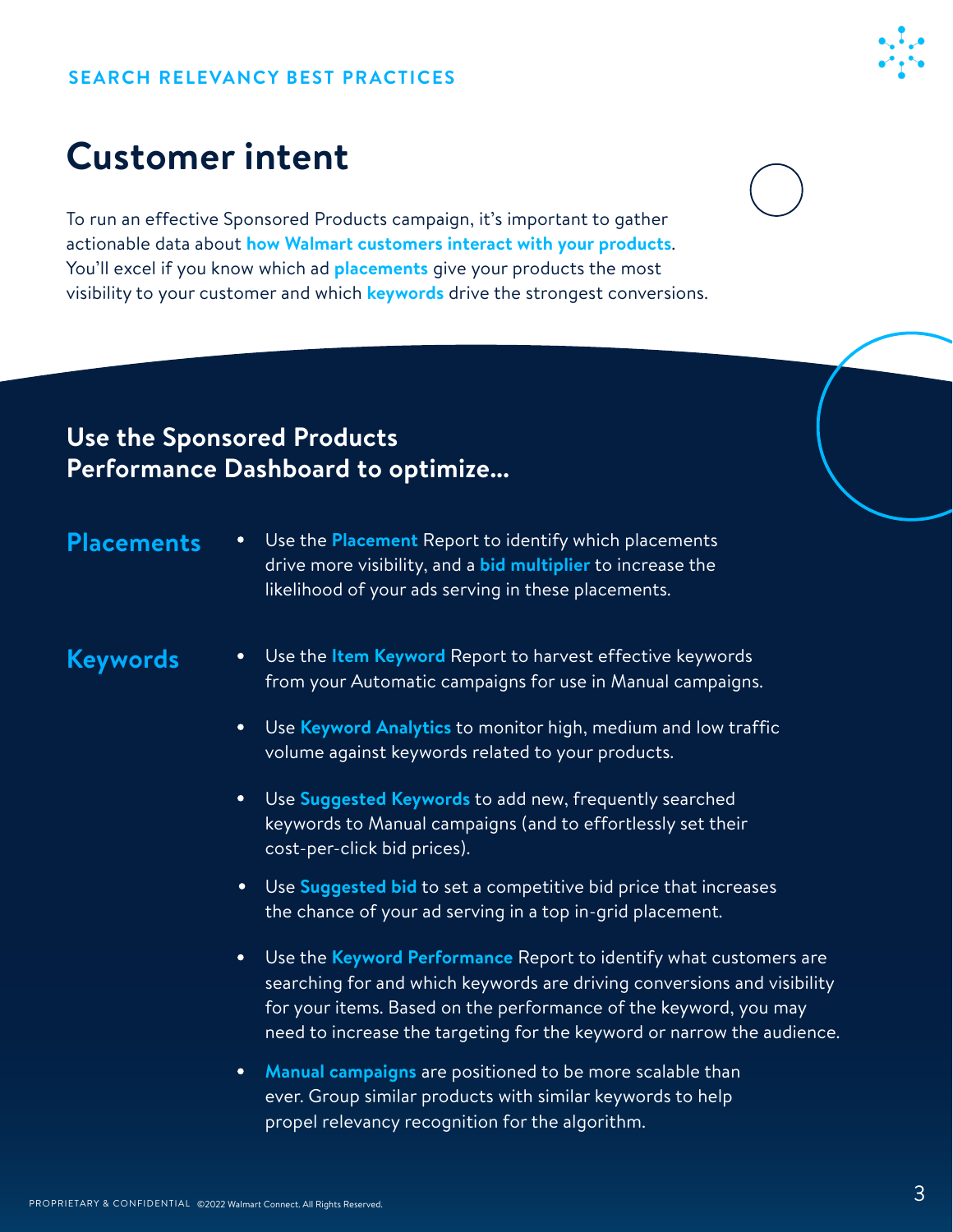

# **More keyword optimizations: Match types**

Tier your bids by match type. Bid lower on **broad-match**, higher on **exact-match**, and in the middle on **phrase-match**. Then adjust your bids as necessary based on performance. This strategy can help efficiency and minimize waste.

Don't waste unnecessary clicks on match types that are not driving conversions. If the match type has ad spend but low ROAS, and **sales is your goal**, consider lowering the bid on the match type or disabling that match type and enable a bid on a match type that drives the opposite of what you're experiencing.

**Example** If your brand is Marble Breads, bidding on broad-match "bread" might capture too wide an audience. You want to capture sales, so you bid exact-match on "marbled bread." You're paying for the customer to click on exactly what they searched, and you served the exact item they were searching for.

#### **Broad-match**

Maximum visibility

Keyword search: Bread

Captures customers searching for your

#### **keywords in any order**

#### **Use it to...**

- Gain new customers and brand loyalists
- Harvest new relevant keywords

*Use this data to optimize and refine audience targeting for Manual campaigns. It can*  **@ PRO TIP** *improve ad visibility, since your ads will show up for many of the same search terms.*

#### **Exact-match**

Maximum targeting precision Keyword search: Marbled Bread Captures customers searching your **precise keywords**, without additional words

#### **Use it to...**

- **Better ensure you get the right** target audience and clicks
- Get optimal returns from high-converting keywords

**@ PRO TIP** *Walmart's platform normalizes misspellings and pluralizations, so that all versions of the customer's search keyword are captured.*

#### **Phrase-match**

More control than broad-match Keyword search: Best Marbled Breads Captures customers searching for your **keywords in order**, with **another word** before or after the phrase

#### **Use it to...**

• Reach more customers looking for products like yours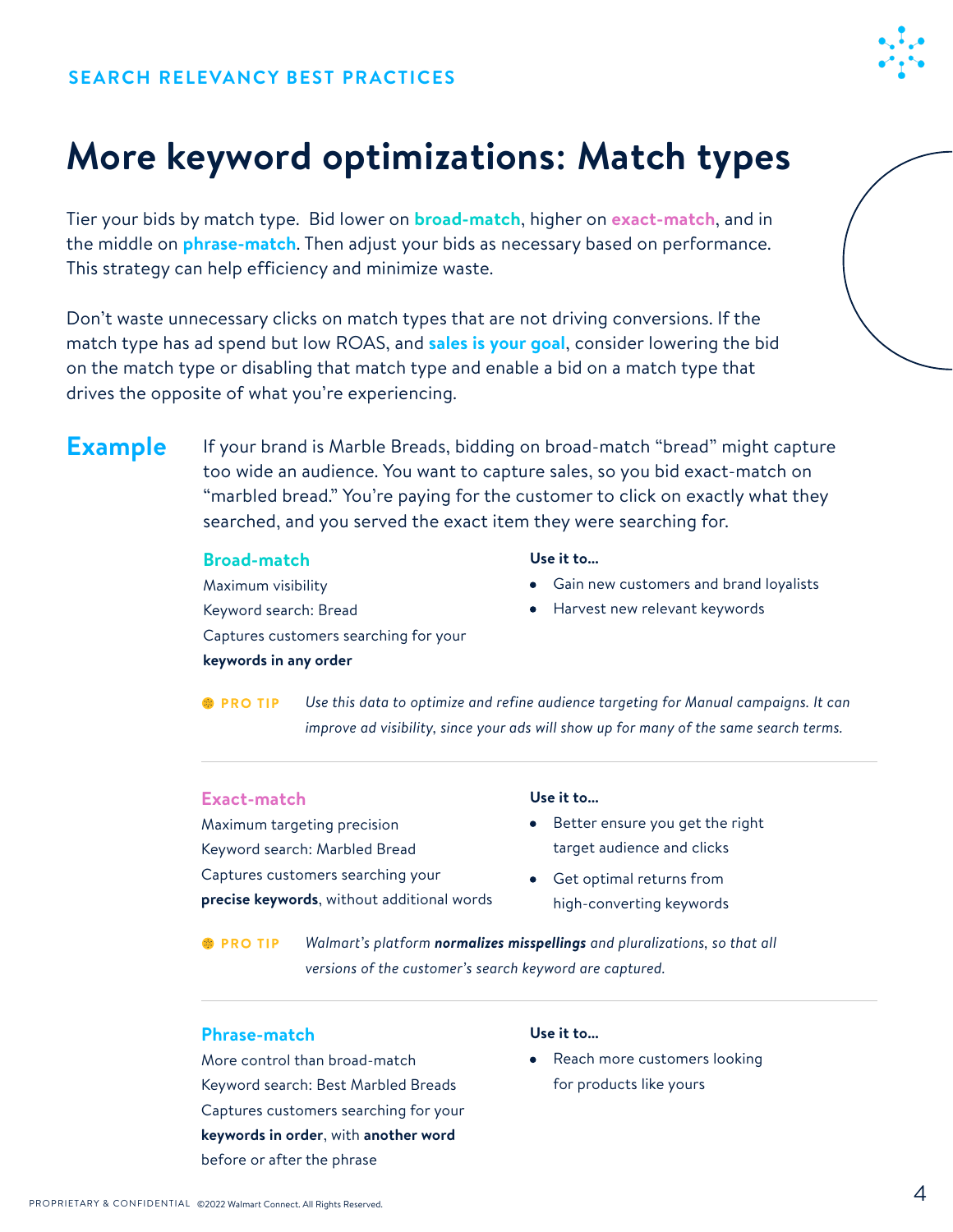# **Historical Performance optimizations**

Walmart puts the **customer at the center** of everything we do. To ensure a good shopping experience, we will only show them ads for products that are the **most relevant** to their search.

A product's longevity within the Walmart ecosystem builds a **higher organic ranking**. The product will appear higher organically within search results. If advertised, its ads will appear more frequently.

## **How to improve organic ranking**

- Use **Search Brand Amplifier** to quickly drive customers to your products' item pages. This increases the likelihood of interactions, reviews and conversions.
- To fast-track click volume and page visits for new products, consider bidding more competitively than the **Suggested CPC** feature suggests.
- Enable **item page placements** for new products. These placements are less competitive than in-grid placements, and can help products gain maximum visibility.

Search is most successful when it is **always on**. Plan your investment to allow year-round coverage for your products, and set an **automated rule** that notifies you if your daily budget caps out.



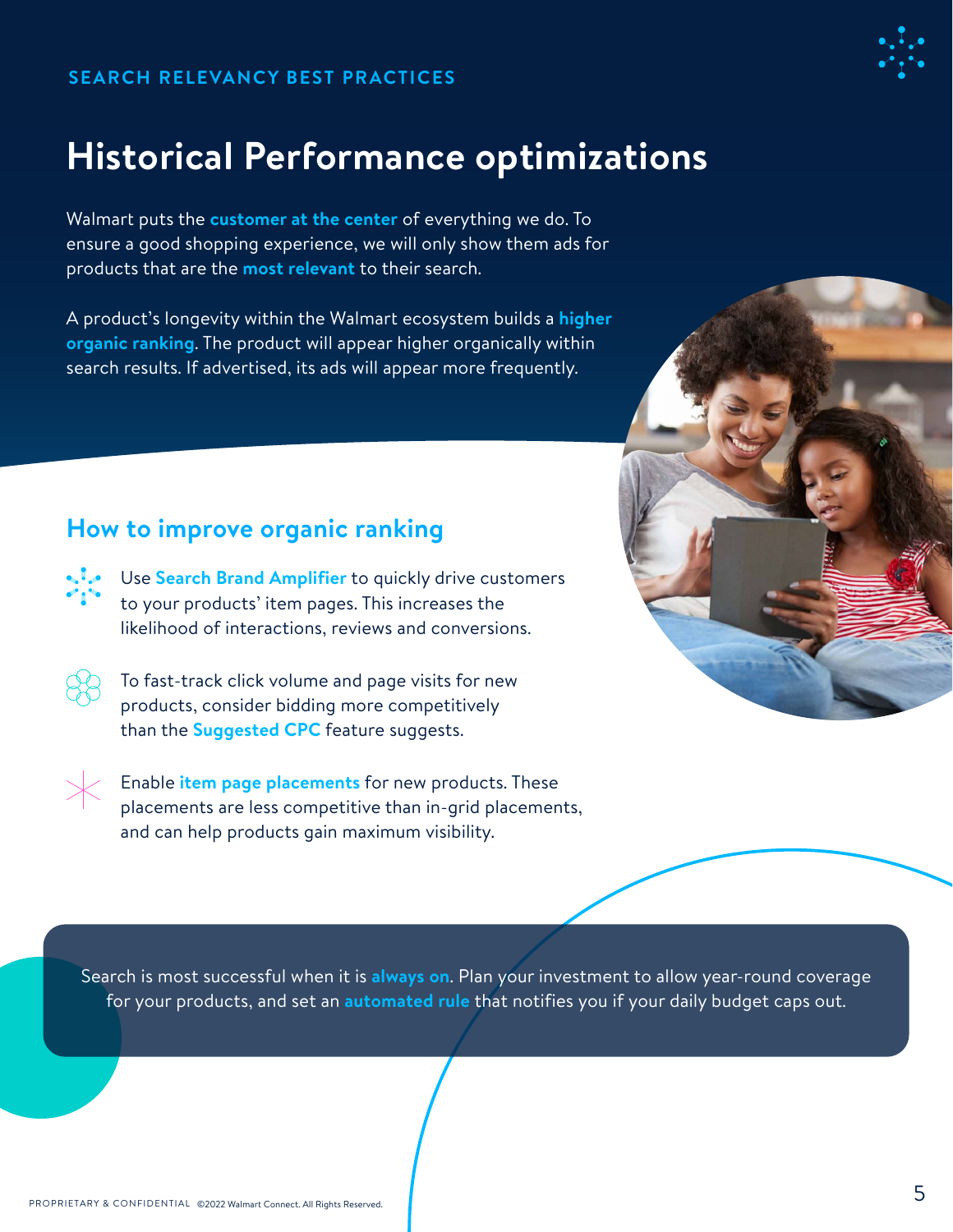# **Optimize your bids and budgets and increase ROAS**

## **Bidding & budgeting**

- **Bid high** to secure top-of-search placements. You will never pay more than your maximum bid and may pay less.
- Use **bid multipliers** to increase your chances for top-performing placements and platforms, depending on performance goals.
- **Tier or stagger bids** by individual item performance to maximize the efficiency of your budget and help improve overall campaign spend and ROAS.
	- Place different bids to prioritize specific products.
	- Gain more visibility with bids set a little higher on better-performing products.
	- Products with higher AUR can usually afford higher bids.
- Bid **heavier on high-traffic** keywords.
- **Manual campaign match-type strategies**
	- Bid your lowest bid on broad-match for widest audience reach.
	- Bid your highest bid on exact-match for customers searching with intent.
	- Analyze which keywords drive conversion, and move keywords from broad- to phrase and exact-match as needed.
- **Ensure budget delivery**
	- Control your daily ad spend by increasing or decreasing daily budget cap.
	- Increase the daily budget cap during peak sales periods to capture more sales during higher site traffic or events.
	- Test higher daily caps if your budget is hitting the cap consistently to keep your products live onsite longer.
	- Use automated rules to alert you when your budgets have capped out.

### **Return on ad spend**

- Ensure your keyword list is **relevant to your items** to increase the likelihood of conversion.
- Use **bid multipliers** for better ROAS performing page & device types.
- **Be mindful** of the products you are advertising. Higher priced and top sellers normally drive more sales due to historical performance.
- Focus your highest bids on keywords and items you want to defend and **win the most searches** on, as this will protect your share and continue driving sales.
- If your campaign is frequently capping out, this indicates demand. **Add more budgets** to ensure you don't go dark.
- Increase ROAS by funneling your budget into placements and devices that **drive stronger performance**. Increase the bid multiplier value and maintain higher daily ad spend to **continue owning more** of the share within this placement long after competitors have capped out for the day.